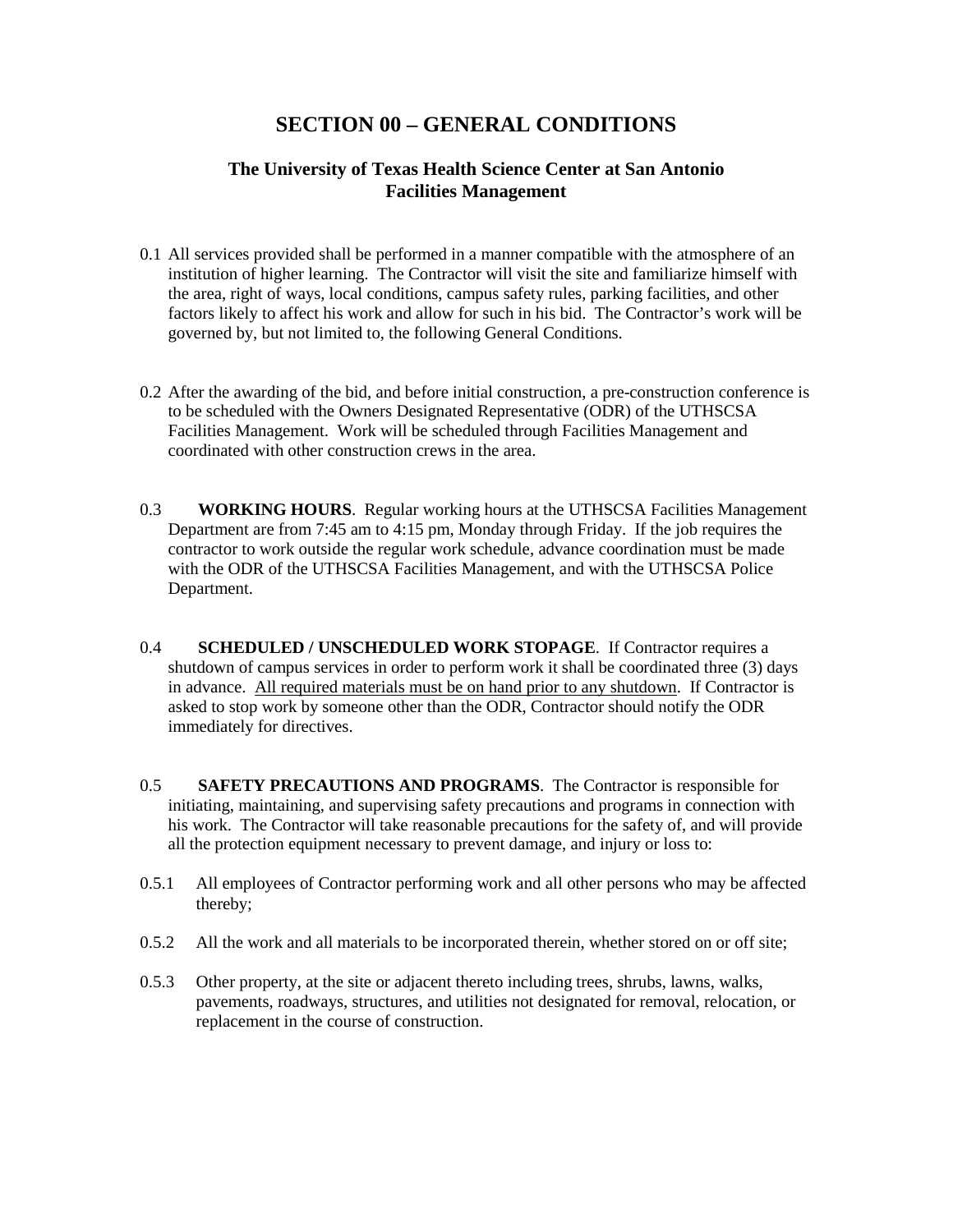0.6 **WAGE RATES.** Contractor is required to pay not less than the wage scale of the various classes of labor as shown on Attachment "A" of these General Conditions. Contractor is advised that this "Prevailing Minimum Wage Rate Schedule" is applicable however the governing policy of the Davis Bacon Act will apply for projects at all campuses within oversight responsibility of the UTHSCSA. When requested by the Owner, the Contractor shall furnish evidence of compliance with the Texas Prevailing Wage Law.

The specified wage rates are minimum rates only, and UTHSCSA will not consider any claims for additional compensation made by any Contractor because of payment by the Contractor of any wage rates in excess of the applicable rate contained in the contract.

Pursuant to the provisions of Section 2 of Article 5159a, V.T.C.S., "The Contractor shall forfeit as a penalty to the state, county, district or other political subdivision on whose behalf the contract is made or awarded, Ten Dollars (\$60.00) for each laborer, workman or mechanic employed, for each calendar day, or portion thereof, such laborer, workman or mechanic is paid less than the said stipulated rates for any work done under said contractor by him, or by any subcontractor under him, and the said public body awarding the contract shall cause to be inserted in the contract a stipulation to this effect".

The price guide as established by the Gordian Group incorporates labor rates as shown in Division 01 of the price guide into the unit costs. Contractor is not required to use these labor rates. Actual labor rates should be used in their determination of the multiplier.

- 0.7 **PAYMENT AND PERFORMANCE BONDS.** A Payment Bond is required if the contract price exceeds **\$25,000** and a Performance Bond is required on contracts of **\$100,000** or more. The Contractor shall execute in accordance with the provisions of Article 5160, V.T.C.S. the following bonds to UTHSCSA:
	- 0.7.1.1 Performance Bond in the amount of the total contract price condition upon the faithful performance of the contract. Said bond shall be solely for the protection of the State of Texas;
	- 0.7.1.2 Payment Bond in the amount of the total contract price, solely for the protection of those supplying labor and materials in the prosecution of the contract.

Bonds are required to be executed by a corporate surety duly authorized to do business in the State of Texas acceptable to UTHSCSA, and all forms approved by the Attorney General of Texas. If any surety upon any bond furnished in connection with the contract becomes insolvent, or otherwise not authorized to do business in the State, the Contractor will promptly furnish equivalent security to protect the interest of the State of Texas and of the persons supplying labor or materials in the execution of performance of the work contemplated by the contract.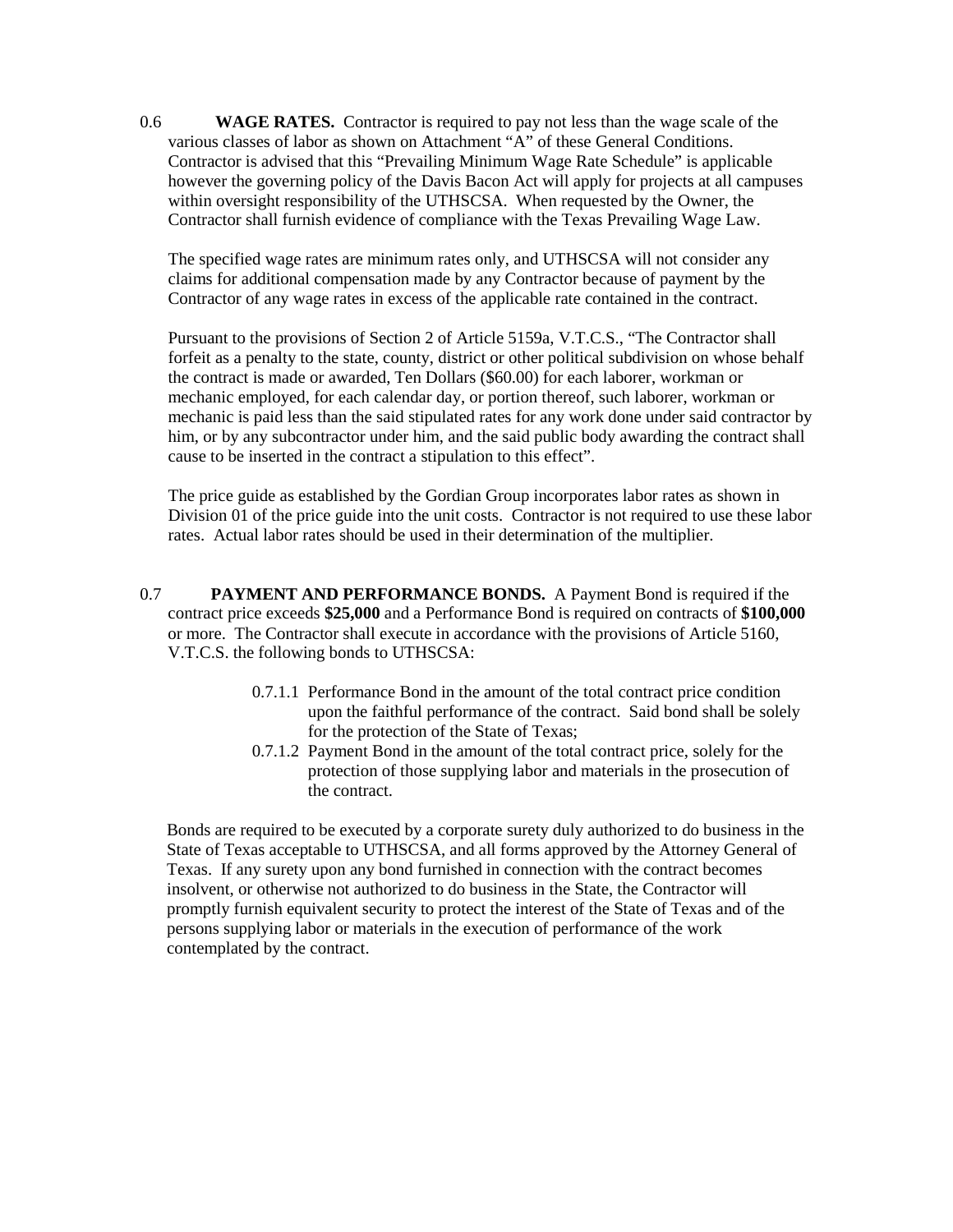0.8 **INSURANCE.** The Contractor is not permitted to commence work under any contract until Contractor has obtained all the insurance required hereunder and certificates of such insurance has been filed with and approved by UTHSCSA Facilities Management. Approval of the insurance by UTHSCSA does not relieve or decrease the liability of the Contractor. Contractor is required to carry and maintain thru completion of contract, at a minimum, the below coverage or the coverage per the latest revision of the 2010 Uniform General and Supplementary General Conditions for University of Texas System.

Limits of liability may be met in part by the use of umbrella or excess policies (but, only if specified by the specifications), and further provided that the limits of liability stated below (except for Workers Compensation and Builder's Risk) are reduced by 50 percent (%) if the contract sum is **\$25, 000** or less.

| <b>Type of Coverage</b>                                                                                          | Limits of Liability                                                                                                                                                                                            |
|------------------------------------------------------------------------------------------------------------------|----------------------------------------------------------------------------------------------------------------------------------------------------------------------------------------------------------------|
| <b>Workers Compensation</b>                                                                                      | <b>Statutory</b>                                                                                                                                                                                               |
| Employer's Liability<br>Bodily Injury by Accident<br>Bodily Injury by Disease<br><b>Bodily Injury by Disease</b> | \$1,000,000 Each accident/employee<br>\$1,000,000 Each disease/employee<br>\$1,000,000 Policy Limit by disease                                                                                                 |
| Comprehensive General Liability<br>(Combined Bodily Injury and Property<br>-Damage)                              | \$2,000,000 Aggregate<br>\$1,000,000 Products/Completed<br>-Operations<br>\$1,000,000 Personal and Advertising<br>-Liability<br>\$1,000,000 Each Occurrence<br>\$50,000 Fire Damage<br>\$5,000 Medical Expense |
| Comprehensive Automobile Liability                                                                               | \$1,000,000 Combined Single Limit                                                                                                                                                                              |

 **Owner's Protective Liability Insurance Policy**: The Contractor will obtain at their expense an Owner's Protective Liability Insurance Policy naming the State of Texas and its employees as named insured, with the following limits:

| <b>Bodily Injury</b> | \$1,000,000 Each Occurrence |
|----------------------|-----------------------------|
|                      | $$1,000,000$ Aggregate      |

 **Builder's Risk Insurance**: Contractor will obtain at their expense, on an all risk of Physical loss basis, Builder's Risk Insurance coverage including workmanship acceptable to the Owner, in the amount of insurance equal at all times to 100% of the insurable value of materials delivered and labor performed. The policy so issued in the name of the Contractor shall also name its Subcontractors and the Owner as additional insured, as their respective interests may appear. The policy will have the following endorsement:

*"This insurance shall be specific as to coverage and not considered as contributing insurance with any permanent insurance maintained on the present premises."*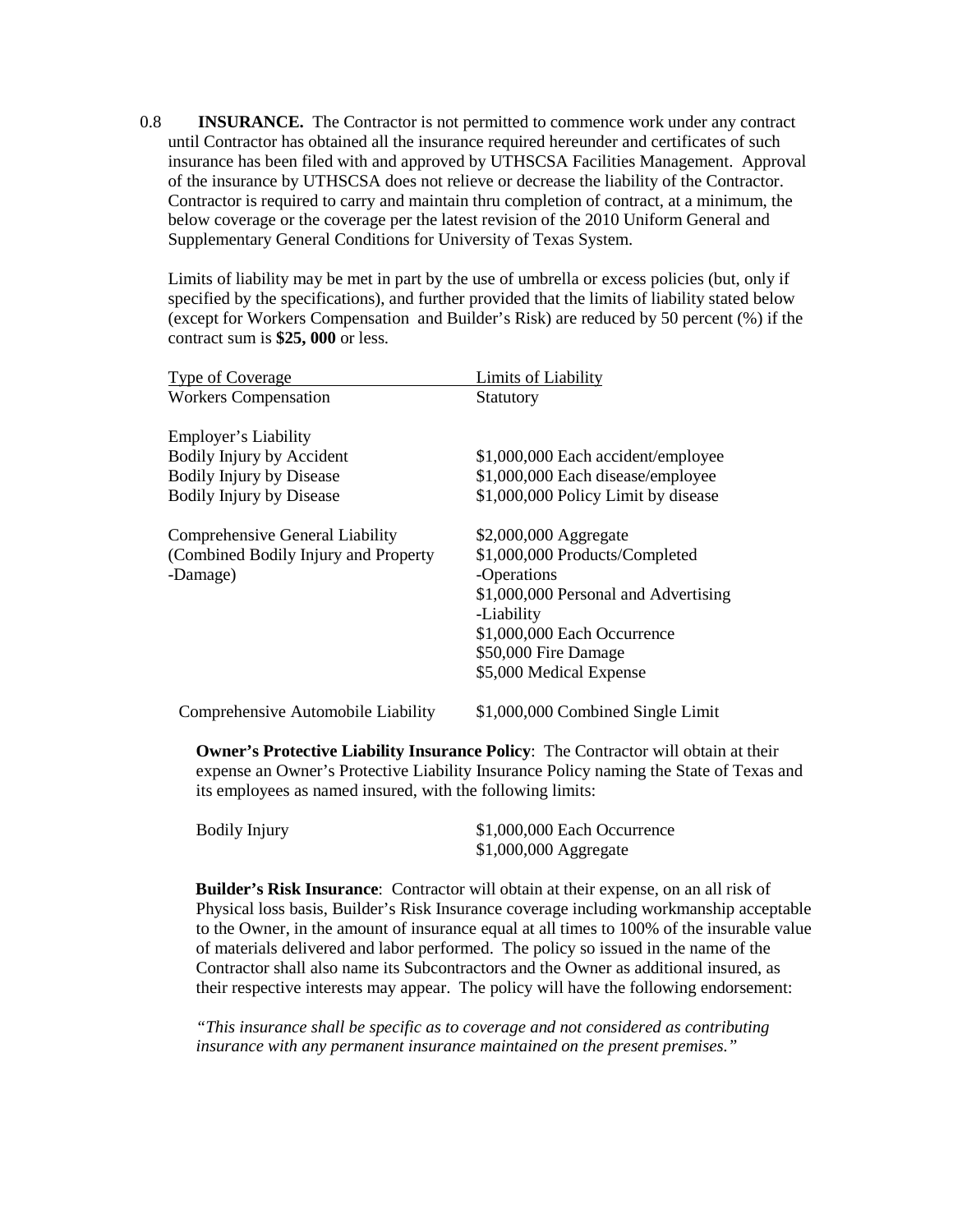**Renovation Projects and/or Work:** The owner waives subrogation for damage by fire to existing building structures, if building structures is in care, custody or control of Contractor, and Builder's Risk Policy shall be endorsed to include coverage for existing building structures, except that (1) Contractor shall not be required to obtain such an endorsement unless specifically required by the specifications, and (2) the aforementioned waiver of subrogation shall not be effective unless such endorsement is obtained.

- 0.9 **CONDUCT.** Conduct on site by the Contractor's employees on the job, will remain respectful to those who occupy the buildings or traverse construction site. Wandering of Contractor's personnel through campus areas other than the immediate work area is not permitted. The ODR and/or UTHSCSA Police reserve the right to instruct Contractor's personnel not abiding by these rules to leave the campus.
- 0.10 **PARKING**. Open parking is only available at the job site, however if parking is not available, parking shall be assigned as per the latest edition of the UTHSCSA Parking and Traffic Regulations. A copy of these Regulations will be furnished to each worker at the time they are issued their worker identification badges by the UTHSCSA Police.
- 0.11 **STORAGE OF MATERIALS**. Contractor will provide their own receiving, storage, and handling of all materials required by the project. Owner furnished materials shall be made available to Contractor on the campus. The location and type of storage facilities shall be coordinated with UTHSCSA Facilities Management.
- 0.12 **FIRE LANES**. Fire lanes and access roads shall not be blocked by Contractor's equipment after working hours. During working hours, Contractor must be able to clear fire lanes and access roads at any time.
- 0.13 **DEBRIS, TRASH**, and **RECYCABLE MATERIAL**. Contractor is responsible for removing and properly disposing of from UTHSCSA campus all debris and trash resulting from the project. Trash is not allowed to accumulate. There must be a thorough clean-up of the job site and surrounding areas on a daily basis**.** Contractor is not permitted to utilize disposal containers and equipment currently in use on the UTHSCSA campus.

*\*\*UTHSCSA reserves the right to keep any or all recyclable materials which may be removed from the project. Any recyclable items that UTHSCSA chooses not to take possession of are the responsibility of the contractor for disposal. Recyclable materials will be identified by a designated UTHSCSA representative and disposed of by UTHSCSA.* 

0.14 **CLEAN UP**. Any area disturbed by the Contractor's operations will be restored by Contractor to original condition at completion of project. Contractor will maintain a clean working area by 1. Vacuuming clean carpeted surfaces and similar soft surfaces; 2. Clean all areas involved in project, of litter and foreign substances.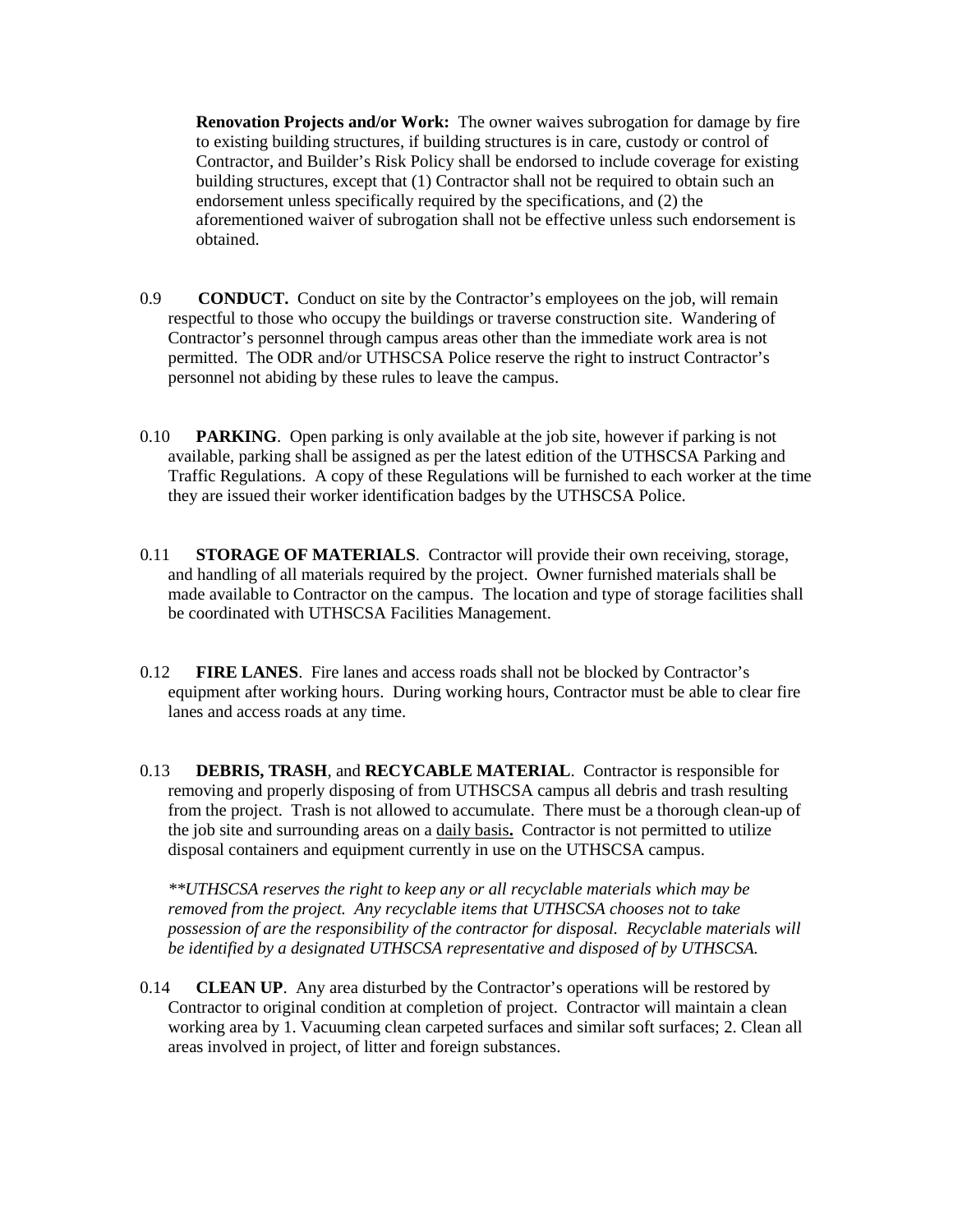- 0.15 **MATERIAL**. All material shall be new and free of defects. Material of a classification listed by U.L. shall be approved by U.L. for the required service. Material specified in issued specifications shall be used on this job. Material shall be installed per manufacturer's recommendations or as described in specifications.
- 0.16 **CONTRACTORS WORK**. All work shall conform to the latest editions of the relevant codes and standards pertaining to the work. New installations shall be brought up to current codes and standards.
- 0.17 **SMOKING**. Smoking is prohibited on all University property. This prohibition is in effect for all campus buildings and grounds of the University, including outside buildings, in crawl spaces, on roofs, in chases, mechanical rooms, electrical rooms, housekeeping closets, private offices, vehicles or anywhere not specifically mentioned.
- 0.18 **VENDOR/EMPLOYEE SANCTION REQUIREMENT**. Prior to commencement of work Contractor will submit a conclusive listing of their employee's that will be required to work on the specific contract. The following information will need to be supplied for each employee that will be required to be on the UTHSC property: 1. Full legal name; 2. Date of Birth; 3. Address; 4. Driver License Number. The information will only be used by the UTHSCSA Police Department to conduct a background sanction check on each employee. Only those employees that pass the background check will be allowed on site. A picture ID/Badge will be issued to each employee that successfully passes the background check, and that will work on site. A ten dollar (\$10) deposit will be required for each badge. Eight dollars (\$8) of the original deposit will be refunded upon return of the badge to the UTHSCSA Police within 30 days after the completion of the project or employment, whichever comes first. Each employee that works on site will be required to wear the badge at all times while on the UTHSCSA campus. Employees must be legally authorized to work in the United States. Proof of citizenship or immigration status should be submitted upon contract award.
- 0.19 **CERTIFICATION OF NO ASBESTOS CONTAINING MATERIALS OR WORK**. Contractor is required to comply with the Asbestos Hazard Emergency Response Act (AHERA-40 CFR 763-99(7)) Contractor and its Subcontractors will provide a notarized certification to the Owner that all equipment, material and supplies used in fulfillment of their contract responsibilities are non-asbestos containing building materials (ACBM). This certification must be provided no later than the Contractor's application for final payment.
- 0.20 **LIQUIDATED DAMAGES**. In the event Contractor fails to substantially complete the work within the contract time the UTHSCSA shall collect liquidated damages due from the Contractor either directly or indirectly by reducing the contract sum in an amount determined by UTHSCSA Facilities Management, upon Notice of Award.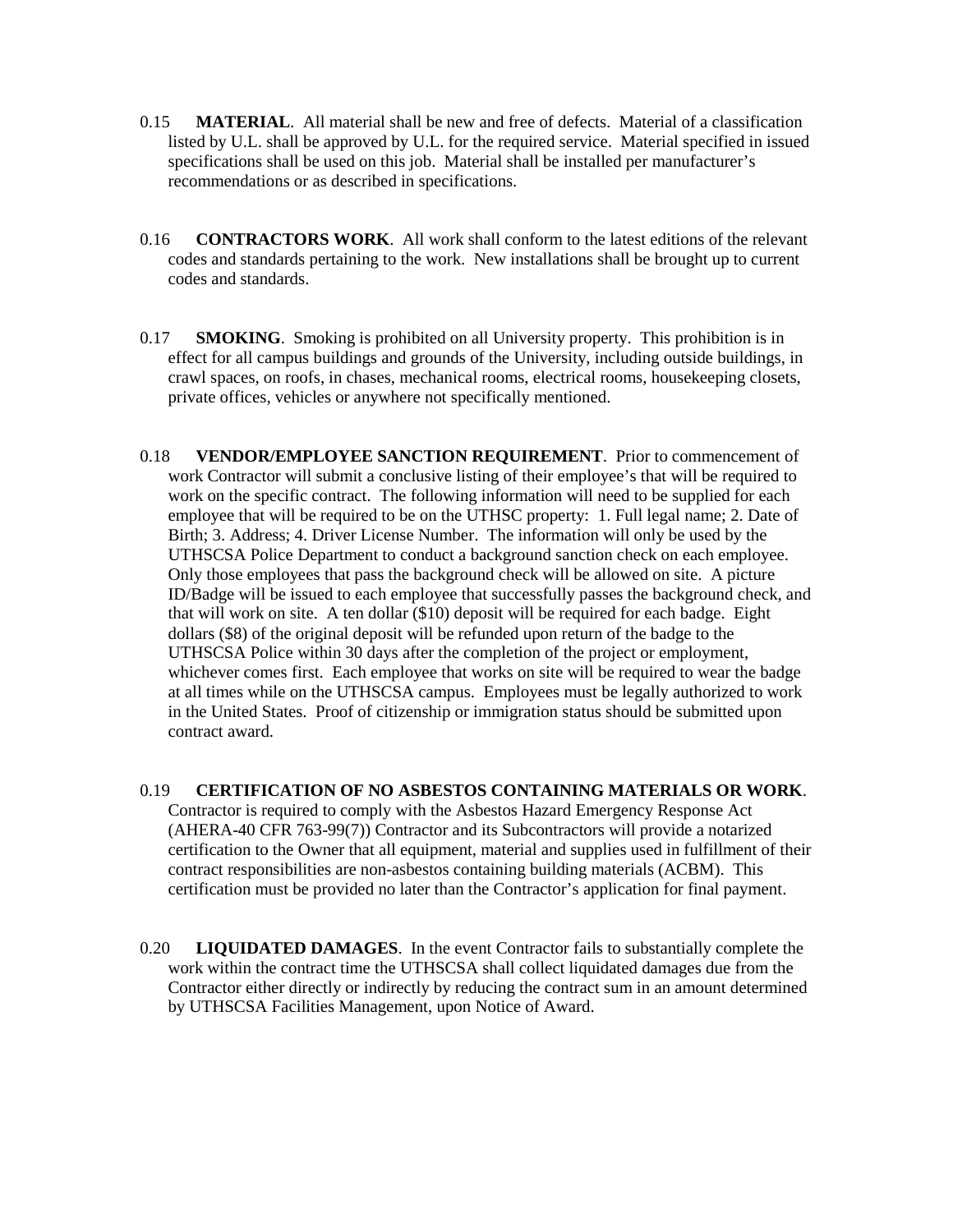- 0.21 **ELECTRONIC O&M MANUALS & RECORD DOCUMENTS**. Prior to requesting substantial completion, Contractor shall provide in electronic format, manuals, submittals, shop drawings, warranties, certificates , test reports, record documents, commissioning documentation and other items as required by UTHSCSA. Reference Attachment "B" of these General Conditions.
- 0.22 **PROJECT COMPLETION AND ACCEPTANCE**. Contractor to adhere to all close out procedures as stated in the latest edition of the 2005 Uniform General and Supplementary General Conditions for University of Texas System Building Construction Contracts including but no limited to Article 6.2.3,6.2.4,12.1.1, 12.1.1.1, 12.1.2, 12.3.1, 12.3.2 and13.7. It is the contractor's responsibility to make himself familiar with all Articles of the General Conditions. All electronic drawings to be compatible with AUTOCAD 2004 version.
- 0.23 **SUBMITTALS**. In an effort to expedite the Project UTHSCSA does not require Submittal/Shop Drawings /Testing except as noted within.
	- a) On any item that is not as specified. Refer to procedure pertaining to required to request an "as equal" or a substitution.
	- b) Any item pertaining to Job Administration as outlined in the latest Uniform and Supplementary General Conditions.
	- c) Any item which is noted on the drawings that submittals/testing are required.
	- d) Any item that is requested in writing at the Pre-Construction Meeting.
- 0.24 **PROCEDURE FOR Paragraph 0.23, a)**. The contractor shall submit required specifications, drawings and cut sheets on both the specified item and the proposed "as equal" product for approval. Use of a non approved item is at the risk of the contractor and is subject to removal at no cost to the Owner.
- 0.25 **SCHEDULE OF VALUES**. Schedule of values shall the presented to ODR at least 21 days prior to  $1<sup>st</sup>$  application of payment. In the event that the Project is a JOC Project the Contractor shall prepare the Schedule of Values to match the line item estimate.
- 0.26 **CHANGE ORDERS**. All Change Order shall be summarized on a form similar to the Change Order Request Summary Sheet (Attachment B, Exhibit A). Any Change Request presented in an improper format will be returned for re-submission. This does not relieve the Contractor from presenting the Cost of the change in the required time frame.
- 0.27 **AS BUILT DRAWINGS**. As Built Drawing will reflect all changes including but, not limited to Change Orders, RFIs, ASIs, Field Directives and any unforeseen conditions encountered on the site. UTHSCSA will provide Auto Cad drawings upon request to assist in preparation of As-Builts. Mylars will not be required.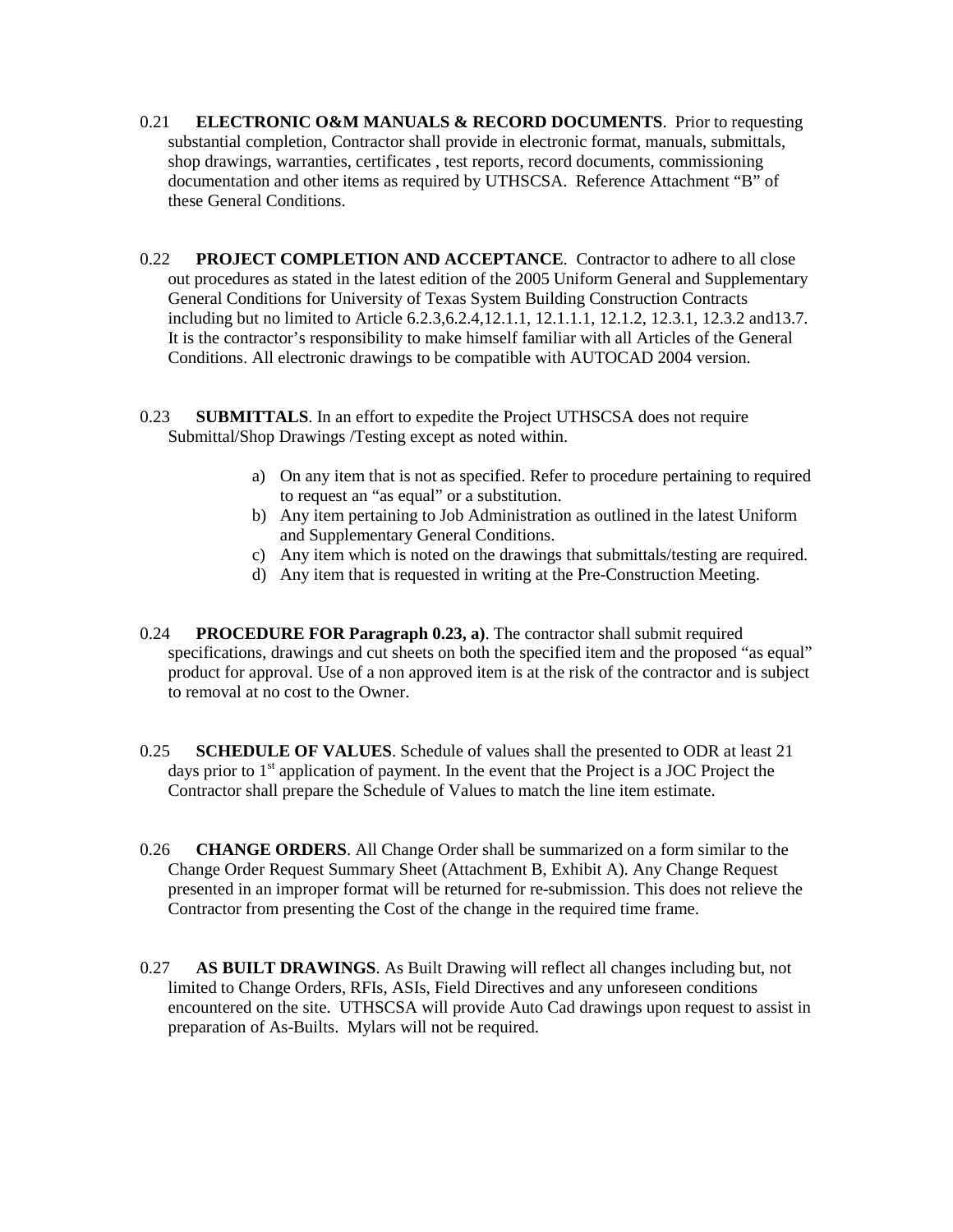- 0.28 **DRAWINGS**. UTHSCSA will provide the Contractor up to ten (10) copies of the drawings for their use. Any additional copies will be at the cost of the contractor. \*\*NOTE: The UTHSCSA, Job Order Contractor (JOC) will receive a PDF and two (2) sets of drawings for use in preparation of their JOC proposal.
- 0.29 **PROGRESS MEETINGS**. Progress meeting with be held as agreed to by the ODR and the Contractor. UTHSCSA will provide a location and will notify all parties as required. The Contractor is to chair these meetings and will be required to issue agendas three days prior to meeting and issue Meeting Notes to all attendees and those who were invited within two business days.
- 0.30 **COORDINATION OF WORK BY UTHSCSA OWN WORK FORCE**. The contractor is responsible for coordinating through the ODR any work that needs to be accomplished by the Owner in order that the Contractors schedule is not compromised.
- 0.31 **PROTECTION**. It is the Contractors responsibility to provide additional protection to areas and property as required. This additional protection will be at no cost to the Owner.
- 0.32 **RECORDKEEPING**. Contractor shall prepare and maintain the following logs:
	- a. RFI logs;
	- b. PR logs;
	- c. ASI logs;
	- d. Submittal Schedule / Register.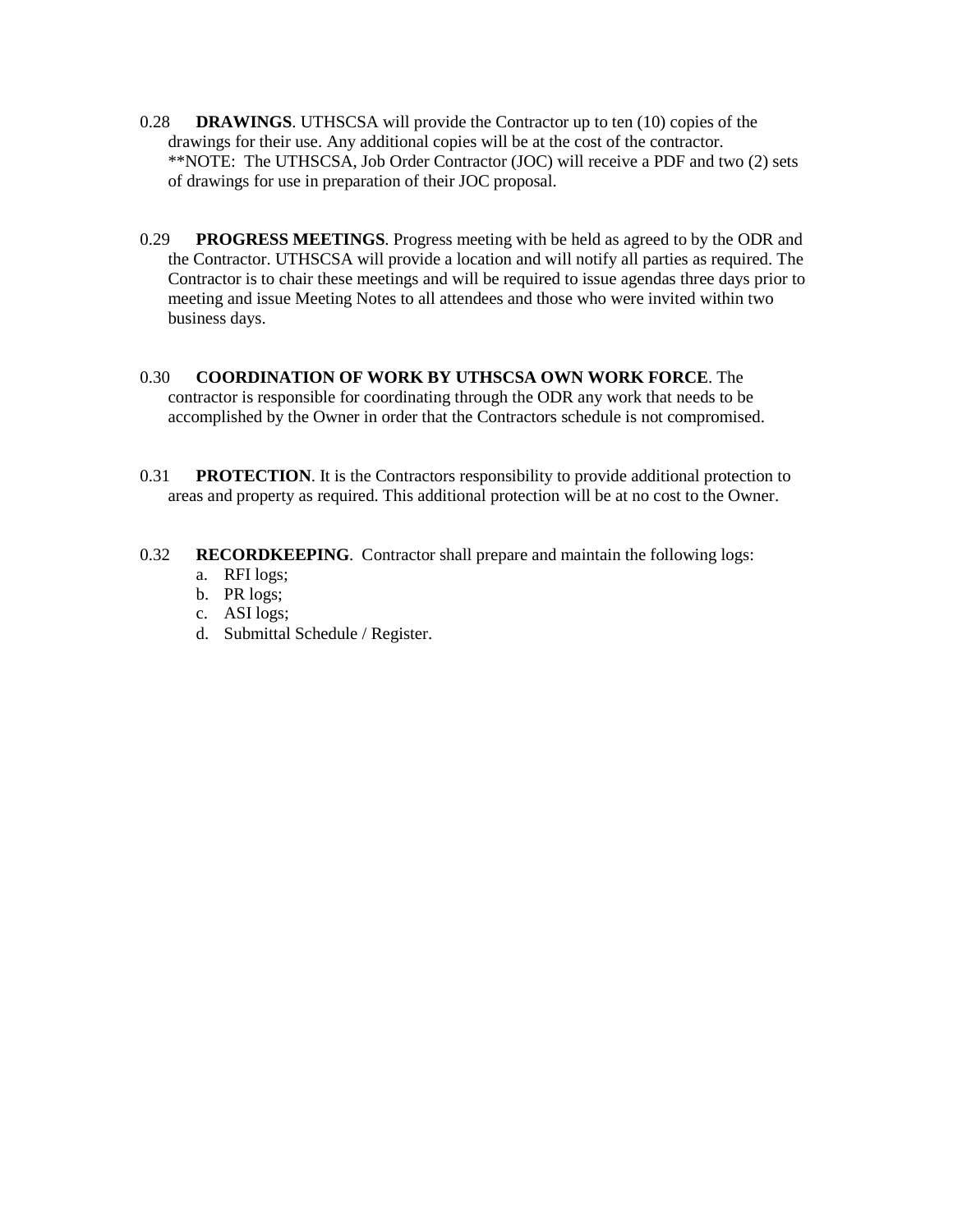## **PREVAILING WAGE RATES BUILDING CONSTRUCTION TRADES**

#### GENERAL DECISION: TX20100003 04/01/2011 TX3

Date: April 1, 2011 General Decision Number: TX20100003 04/01/2011

Superseded General Decision Number: TX20080003

State: Texas

Construction Type: Building

County: Bexar County in Texas.

BUILDING CONSTRUCTION PROJECTS (does not include single family homes and apartments up to and including 4 stories). (Use current heavy & highway general wage determination for Paving & Utilities Incidental to Building Construction).

| Modification Number | <b>Publication Date</b> |
|---------------------|-------------------------|
|                     | 03/12/2010              |
|                     | 06/04/2010              |
| $\mathcal{L}$       | 07/02/2010              |
| 3                   | 07/30/2010              |
| 4                   | 08/13/2010              |
| 5                   | 01/07/2011              |
|                     | 04/01/2011              |
|                     |                         |

#### ASBE0087-001 01/01/2009

|                                                                                                                                                                       | Rates | Fringes                        |
|-----------------------------------------------------------------------------------------------------------------------------------------------------------------------|-------|--------------------------------|
| Asbestos/Insulator Worker<br>(Includes application of all<br>insulating materials,<br>protective coverings,<br>coatings, and finishings to<br>all types of mechanical |       |                                |
| systems.)\$ 21.17                                                                                                                                                     |       | 7.40                           |
| BRTX0001-004 05/01/2009                                                                                                                                               |       |                                |
|                                                                                                                                                                       | Rates | Fringes                        |
|                                                                                                                                                                       |       | 1.73                           |
| --------------------<br>ELEC0060-001 06/01/2010                                                                                                                       |       |                                |
|                                                                                                                                                                       | Rates | Fringes                        |
| CABLE SPLICER\$ 25.20<br>ELECTRICIAN\$24.95                                                                                                                           |       | $3.75 + 12\%$<br>$3.75 + 12\%$ |

----------------------------------------------------------------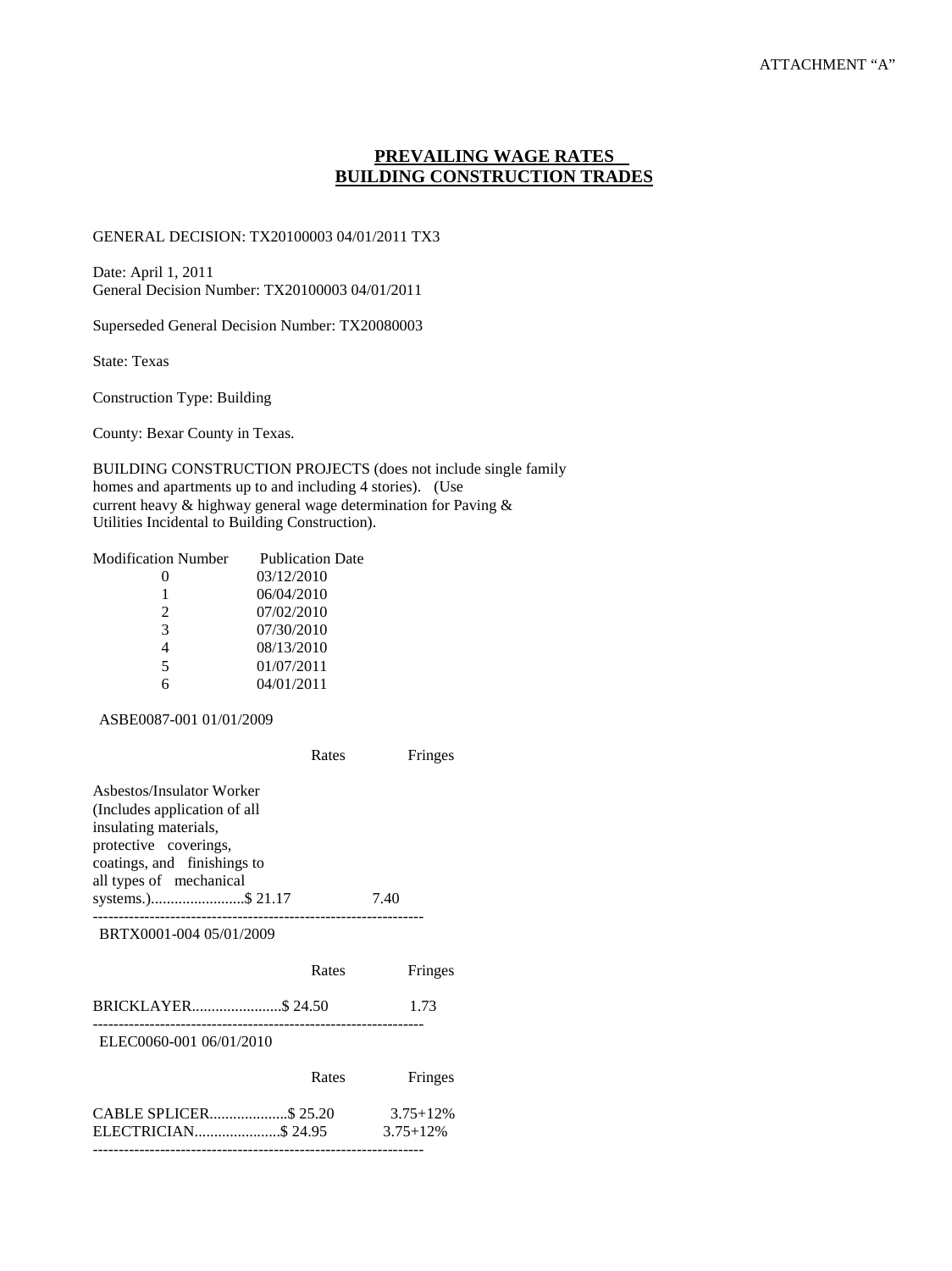ELEC0060-002 06/01/2009 Rates Fringes ELECTRICIAN (Low Voltage including pulling & installing cable through conduit).........................\$ 19.51 8%+4.92 ---------------------------------------------------------------- ELEV0081-001 01/01/2010 Rates Fringes Elevator Constructor MECHANIC....................\$ 33.35 20.235+A FOOTNOTE; A = UNDER 5 YEARS EMPLOYMENT, 6% BHR; OVER 5 YEARS EMPLOYMENT, 8% BHR. PAID HOLIDAYS : New Year's Day, Memorial Day, Independence Day, Labor Day, Thanksgiving Day, Friday after Thanksgiving Day, Christmas Day, and Veterans Day. ---------------------------------------------------------------- ENGI0450-001 07/01/2009 Rates Fringes Power equipment operators: Cranes......................\$ 29.75 8.75 ---------------------------------------------------------------- IRON0066-001 06/01/2009 Rates Fringes IRONWORKER (Excluding metal building erectors) Structural..................\$ 18.50 5.15 ---------------------------------------------------------------- MARB0002-001 07/01/2005 Rates Fringes TILE SETTER......................\$ 18.50 6.10 ---------------------------------------------------------------- PLUM0142-001 07/01/2010 Rates Fringes Plumbers and Pipefitters (Including HVAC WORK)............\$ 28.78 9.10 ---------------------------------------------------------------- \* SFTX0669-001 04/01/2011 Rates Fringes SPRINKLER FITTER (Fire Sprinklers)......................\$ 25.40 16.00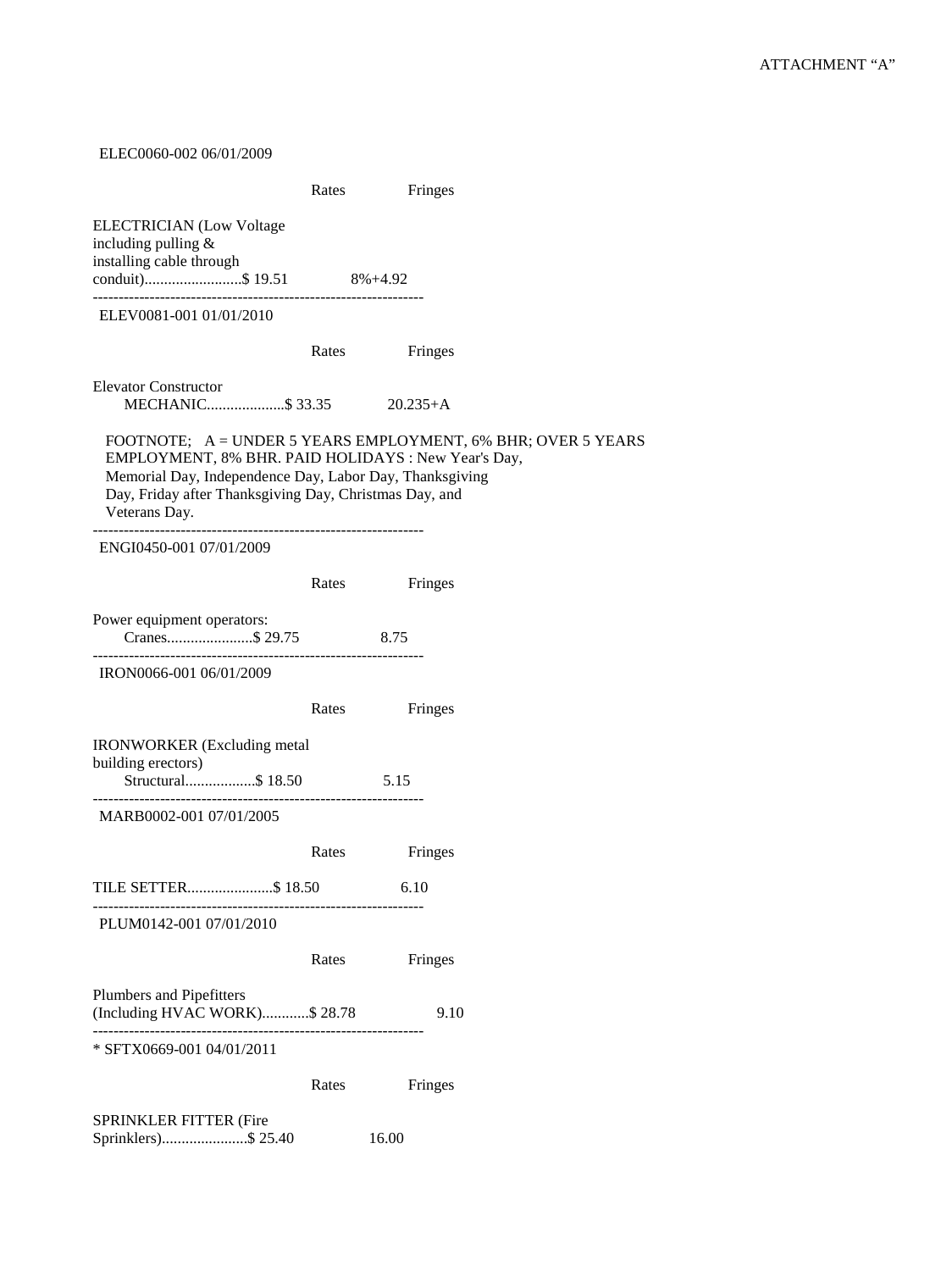| SHEE0067-001 04/01/2009                                                                                     |         |
|-------------------------------------------------------------------------------------------------------------|---------|
| Rates                                                                                                       | Fringes |
| Sheet metal worker (Including<br>HVAC Duct Work)\$ 25.18                                                    | 10.75   |
| SUTX1988-002 11/01/1988                                                                                     |         |
| Rates                                                                                                       | Fringes |
| Acoustical Ceiling Installer\$12.26                                                                         |         |
| <b>CARPENTER</b> (Excluding<br>Acoustical Ceiling Installer<br>& Drywall Hanger)\$ 10.64                    |         |
| CEMENT MASON/CONCRETE FINISHER\$ 11.46                                                                      |         |
| DRYWALL HANGER\$11.88                                                                                       |         |
| GLAZIER\$10.78                                                                                              | 1.40    |
| <b>IRONWORKER</b> (Excluding Metal<br><b>Building Assemblers)</b><br>Reinforcing\$ 10.19                    | 3.57    |
| Laborers:<br>Mason Tenders\$ 8.36<br>Mortar Mixers\$ 8.99<br>PLASTERER'S TENDERS\$ 8.68<br>Unskilled\$ 7.25 | 1.78    |
| LATHER\$ 15.25                                                                                              |         |
| <b>PAINTER</b> (Excluding<br>Tapers/Finishers)\$<br>8.01                                                    |         |
| PLASTERER\$15.25                                                                                            |         |
| Power equipment operators:<br>Front End Loader\$7.36                                                        |         |
| Roofers:<br>Waterproofers\$ 7.25                                                                            |         |
| <b>Sheet Metal Worker</b><br>Other Work\$ 11.62                                                             |         |
| Taper/Finisher\$ 7.99                                                                                       |         |
| TRUCK DRIVER\$ 7.25                                                                                         |         |

----------------------------------------------------------------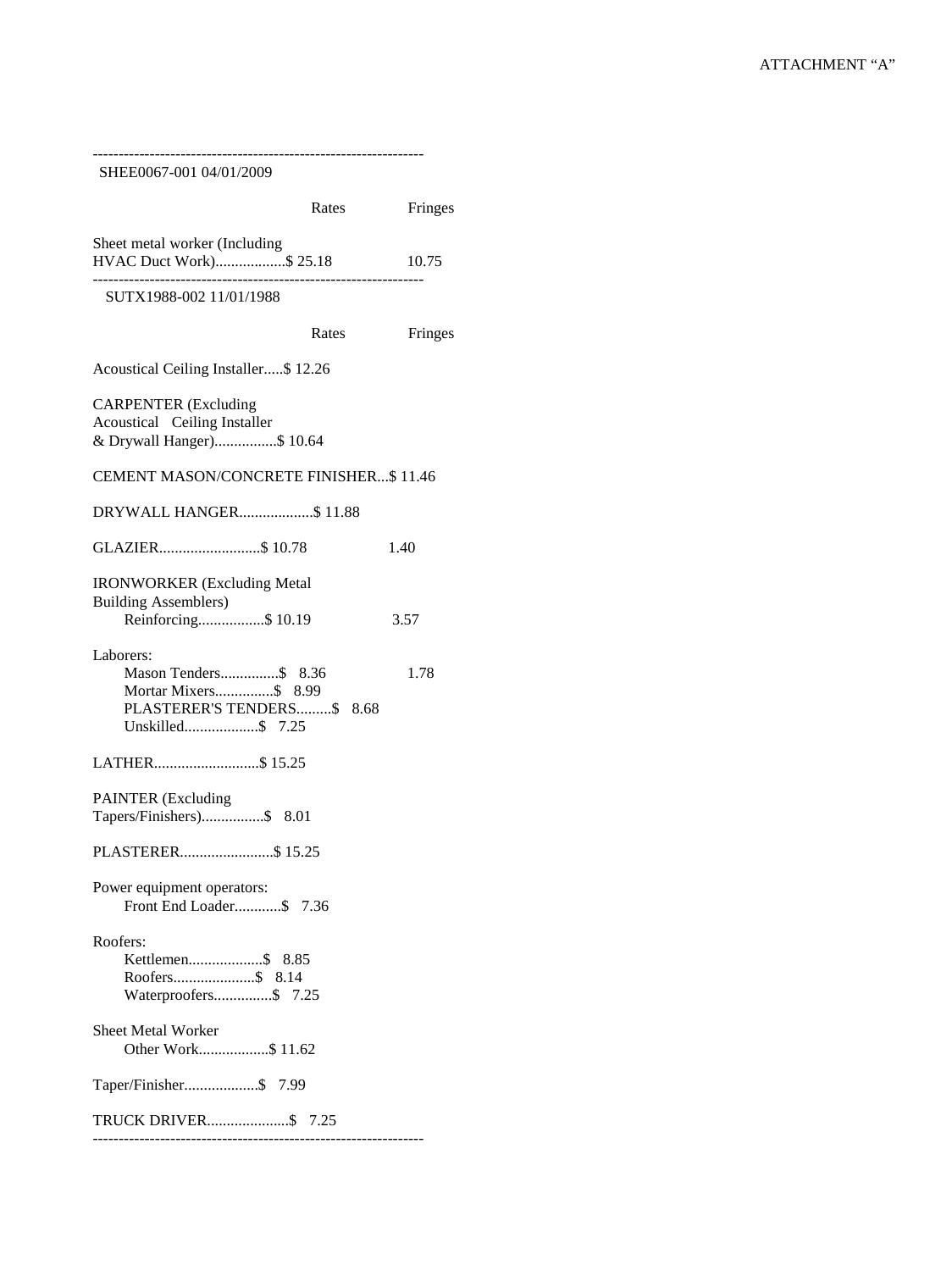WELDERS - Receive rate prescribed for craft performing operation to which welding is incidental.

Unlisted classifications needed for work not included within the scope of the classifications listed may be added after award only as provided in the labor standards contract clauses  $(29CFR 5.5 (a) (1) (ii)).$ 

================================================================

----------------------------------------------------------------

In the listing above, the "SU" designation means that rates listed under the identifier do not reflect collectively bargained wage and fringe benefit rates. Other designations indicate unions whose rates have been determined to be prevailing.

----------------------------------------------------------------

#### WAGE DETERMINATION APPEALS PROCESS

1.) Has there been an initial decision in the matter? This can be:

- \* an existing published wage determination
- a survey underlying a wage determination
- \* a Wage and Hour Division letter setting forth a position on a wage determination matter
- \* a conformance (additional classification and rate) ruling

On survey related matters, initial contact, including requests for summaries of surveys, should be with the Wage and Hour Regional Office for the area in which the survey was conducted because those Regional Offices have responsibility for the Davis-Bacon survey program. If the response from this initial contact is not satisfactory, then the process described in 2.) and 3.) should be followed.

With regard to any other matter not yet ripe for the formal process described here, initial contact should be with the Branch of Construction Wage Determinations. Write to:

Branch of Construction Wage Determinations Wage and Hour Division U.S. Department of Labor 200 Constitution Avenue, N.W. Washington, DC 20210

2.) If the answer to the question in 1.) is yes, then an interested party (those affected by the action) can request review and reconsideration from the Wage and Hour Administrator (See 29 CFR Part 1.8 and 29 CFR Part 7). Write to:

Wage and Hour Administrator U.S. Department of Labor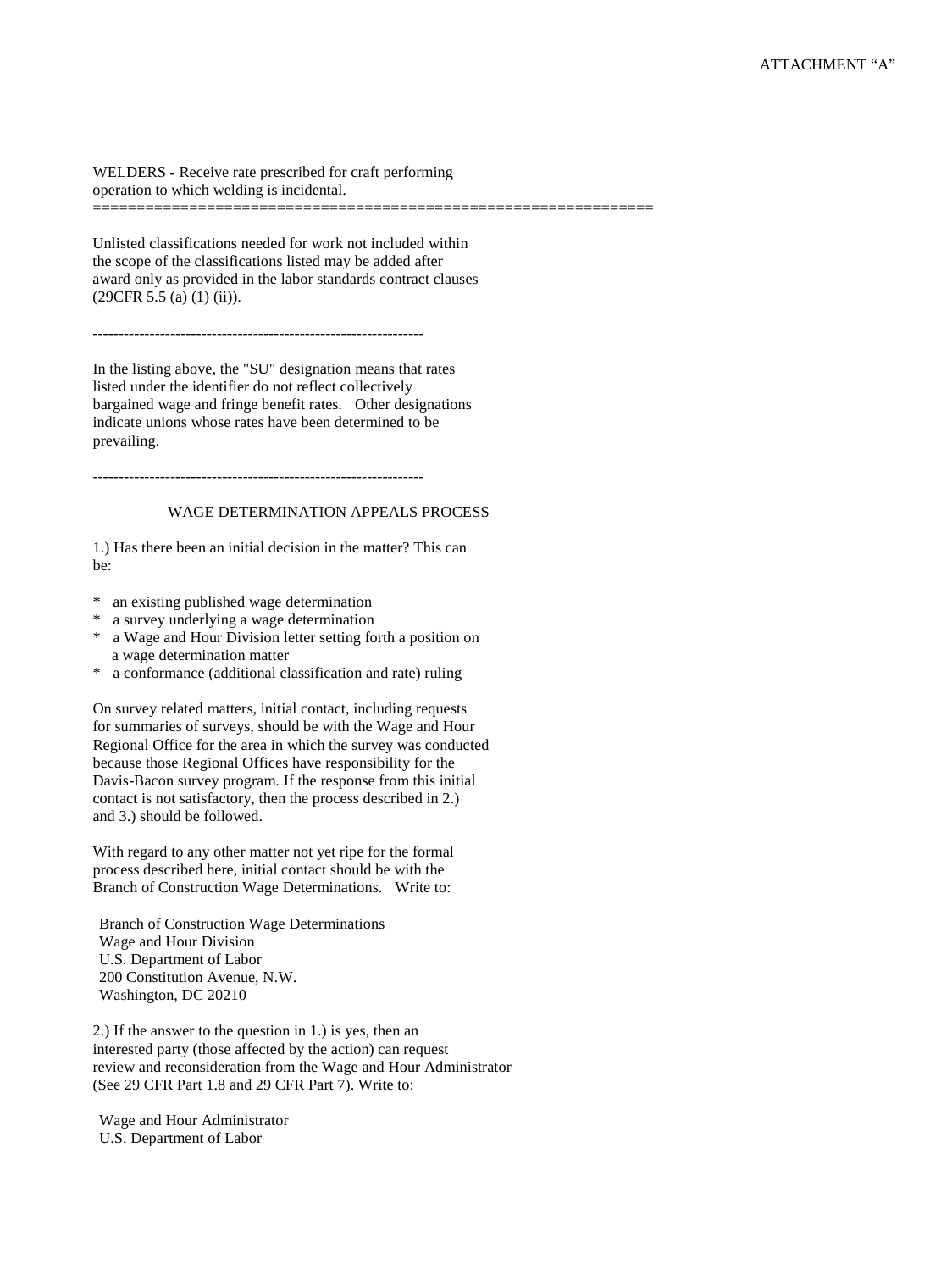200 Constitution Avenue, N.W. Washington, DC 20210

The request should be accompanied by a full statement of the interested party's position and by any information (wage payment data, project description, area practice material, etc.) that the requestor considers relevant to the issue.

3.) If the decision of the Administrator is not favorable, an interested party may appeal directly to the Administrative Review Board (formerly the Wage Appeals Board). Write to:

Administrative Review Board U.S. Department of Labor 200 Constitution Avenue, N.W. Washington, DC 20210

4.) All decisions by the Administrative Review Board are final.

================================================================

END OF GENERAL DECISION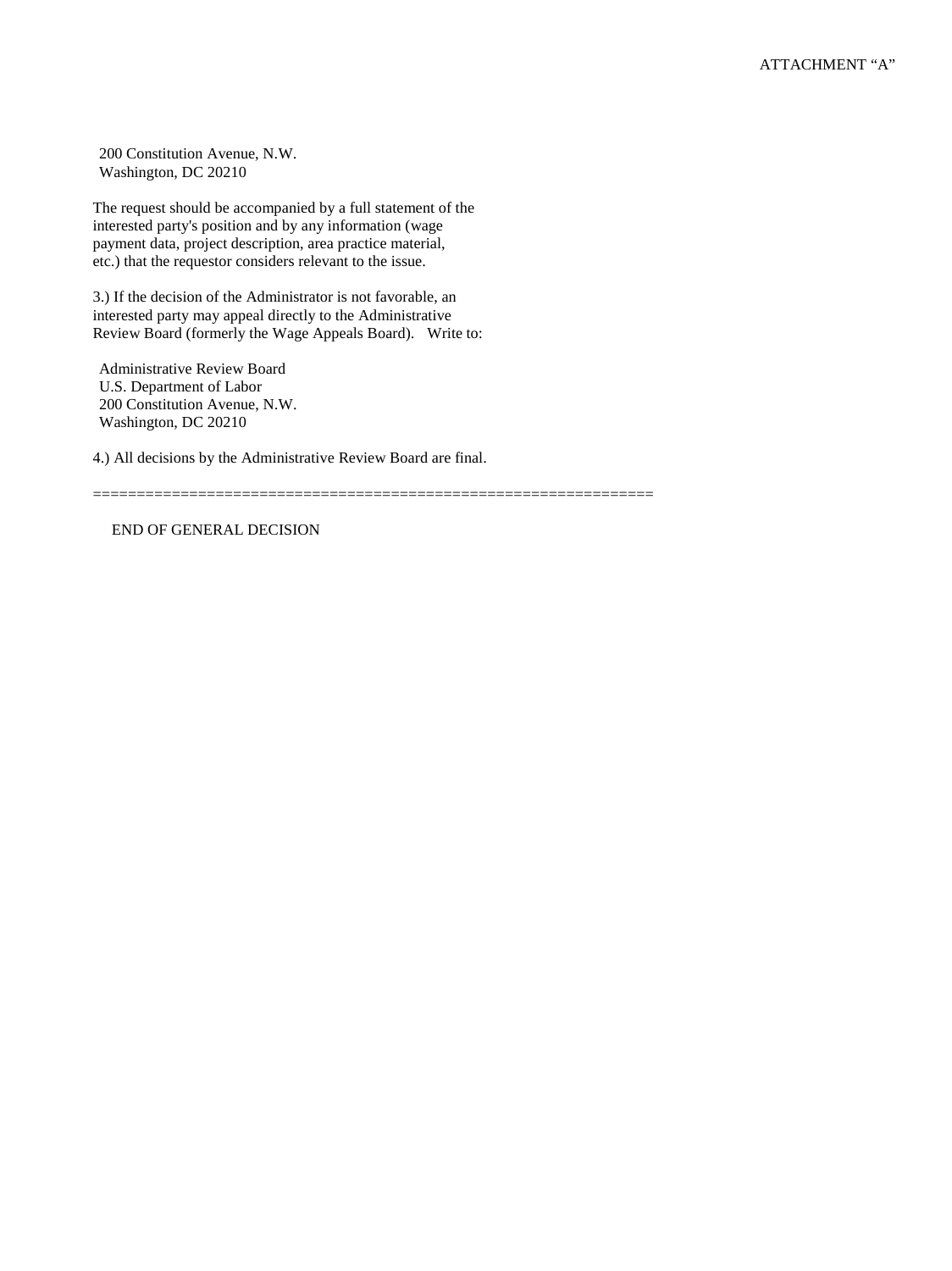## **ELECTRONIC O & M MANUALS & RECORD DOCUMENTS**

Prior to Requesting Substantial Completion, and as a pre-requisite thereto, and prior to submitting application for Payment including release of any sums held as retainage, and in lieu of the following requirement in the 2005 Uniform General and Supplementary Conditions (UGSGC) 6.2.4 to:

1. *"…provide mylar prints of professionally drafted "As Constructed" drawings, along with electronic copy on CD, "As-Constructed" specifications in bound volume(s) along with electronic copy on CD…"*

2. Contractor shall provide instead, in electronic format as specified herein, all Operating and Maintenance manuals, approved submittals, shop drawings, warranties, certificates, test reports, record documents, commissioning documentation and other items as required by the contract. This requirement is in addition to hardcopies of these documents and all other submittals required elsewhere in the contract, except as specifically stipulated herein.

All small format (11" x 17") or smaller photographs, cut sheets, sketches, instructions, diagrams & graphical literature shall be scanned at a resolution of at least 300 DPI to produce sufficient quality to allow zoom features and readable prints. Color charts or other documents where color is required to convey full information shall be scanned in color. Color line drawings shall be scanned at 200 DPI to avoid excessive file size.

All documents shall be scanned into a single file in current version of Adobe PDF format with expandable indexed file structure organized according to current CSI format and shall conform to AIA standards, bookmarked to at least Division and Section level and searchable by keyword. Verify that all pages on every document have been scanned. Review each page to ensure scan captures original detail. If images appear too dark or too light, or smudged, rescan to ensure proper image quality & legibility.

Proper labeling must appear on the disk and jewel case to include the Owner's Name (UTHSCSA), Project No & Title, Contents of CD / DVD (O&M Record Documents DIV 1- 12 or ?), the Sequence Number of the disk if part of a multi-disk set (i.e. DVD 1 of 3)and the Archive Date. CD/DVD must be inkjet printable not using adhesive labels which can delaminate and gum up reader mechanism.

Prior to final submission, (2) two preliminary sets shall be provided for review and approval: One set for Project Architect/Engineer (AE) to review for completeness and accuracy, and one for UTHSCSA Facilities Management (FM) to review for conformance to format and files structure as stated herein. Upon acceptance by Project AE and UTHSCSA FM, provide (7) seven sets of CD-ROM's or DVD's.

This change in no way modifies or alters other requirements of UGSGC 6.2 through 6.2.4 or in any way diminishes contractor's responsibility therein defined regarding the requirement prior to requesting Substantial Completion to, *"furnish a complete set of the marked up 'As-Constructed' set maintained at the site and one photocopy of same."* Nor does it in any way affect the contractor's obligation under UGSGC 6.2.3 to, *"Concurrently with furnishing these record drawings, furnish preliminary copy of each operating and maintenance manual (O&M) required by the Contract Documents, for review by the AE and the ODR."*

Additionally, the requirement of UGSGC 6.2.4 to provide, once determined acceptable, *"two sets of operating and maintenance manuals, two sets of approved submittals, and other record documents as required elsewhere in the Contract Documents"* shall remain in effect, however only one of these hardcopy sets shall now be required.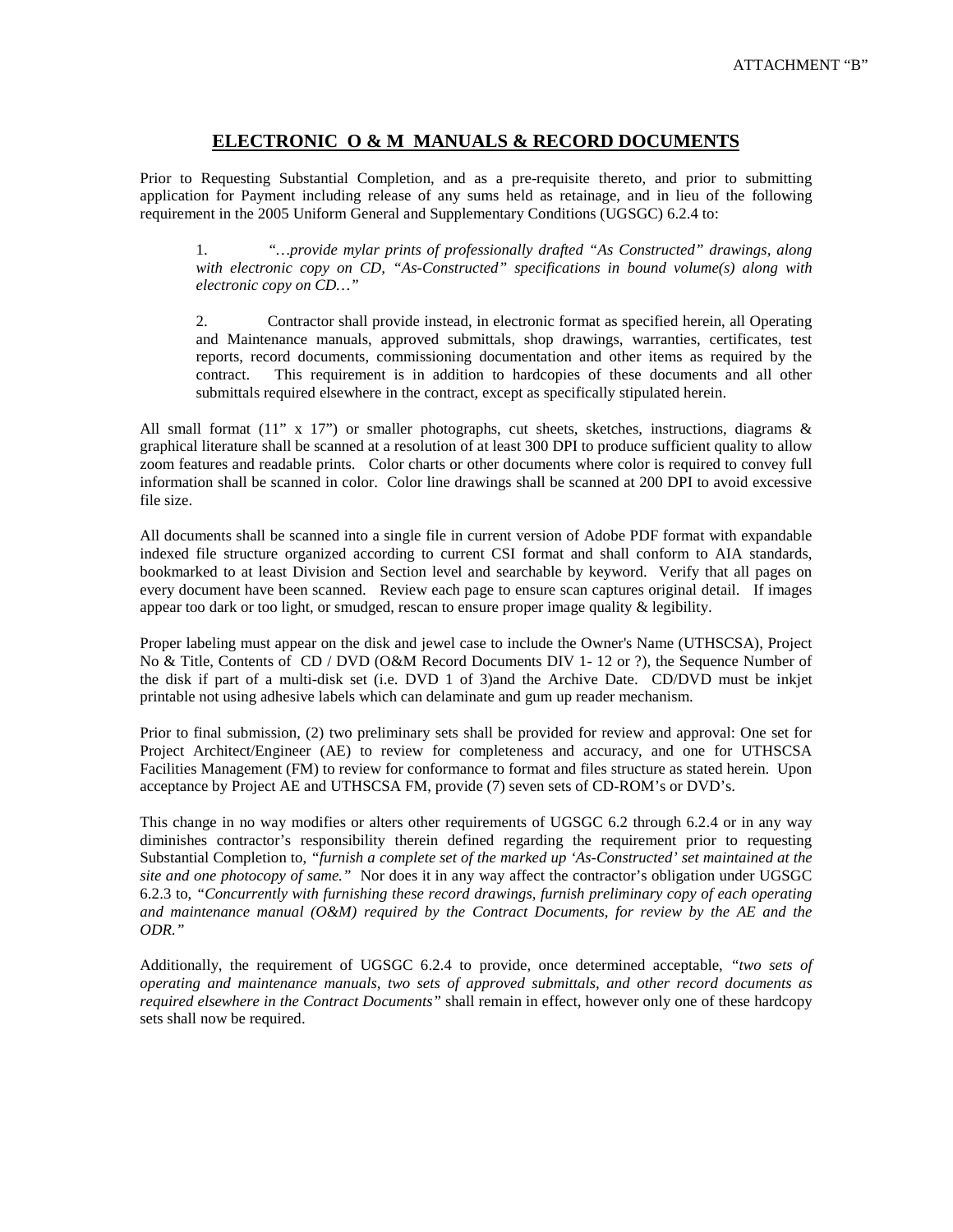### **PROJECT DIGITAL ARCHIVING**

Drawings and General Provisions of Contract, including General and Supplementary Conditions and Division 1 Specification Sections, apply to work of this Section.

Within ninety (90) days of project Substantial Completion, provide digitally archived documents in electronic format as described herein.

#### DIGITAL DOCUMENT FORMAT:

Document scanning specified herein is based on method and system as provided by Delta T Digital Archiving, 538 Forest Center Plaza, Garland, Texas 75042. **Alternate or Substitute systems must be approved in advance by UTHSCSA Facilities Management.**

All documents shall be digitally scanned or otherwise configured to an electronic format that may be viewed and printed by normal office or readily available software and without the need for special software. Acceptable formats include PDF (Adobe), JPG, JPEG, TIF, GIF, BMP (Image Formats), DOC (MS Word), or HTML. **Note:** Autocad files (DWG) are not acceptable.

Documents shall be saved to SINGLE (1) CD or DVD type disk and shall be properly labeled and provided with hard plastic, dust-proof sleeve. Provide five (5) copies of disk to UTHSCSA Facilities Management for distribution. Multiple disks from subcontractors or vendors will not be accepted.

#### FILE CONTENT AND FORMAT:

Disk shall include table of contents and selectable menus so that individual documents or sections may be selected, viewed and printed without the need to scan the entire file or disk. All documents listed below to be provided in the following order:

- 1. Contact List / Project Directory:
	- a. Name, address, phone, email of contractor, all subcontractors, installers or sub-subcontractors with name of contact person
- 2. Certificated and Inspections:
	- a. Certificate of Occupancy
	- b. Letter of Substantial Completion with all punch lists
	- c. Consent of Surety
	- d. Final Release of Liens
	- e. Payment and Performance Bonds
	- f. Insurance Certificates
	- g. Final Fire Inspection Report
	- h. Texas Department of Health Demolition/Renovation Notification Form
	- i. Final Health Department Inspection Report
	- j. Final TDLR (ADA) Inspection Report
	- k. TDLR Waivers
	- l. TEA Certificate of Project Compliance
	- m. Letter of Concurrence
	- n. Affidavit of Non-Use of Asbestos (Asbestos Free Certificate)
	- o. Air Quality Test Reports
	- p. Contractor's Lead Free Affidavit (Lead Free Certificate)
	- q. Subcontractor / Material Supplier's Affidavit
	- r. Affidavit of Non Use of Urea-Formaldehyde
	- s. Contractor's Affidavit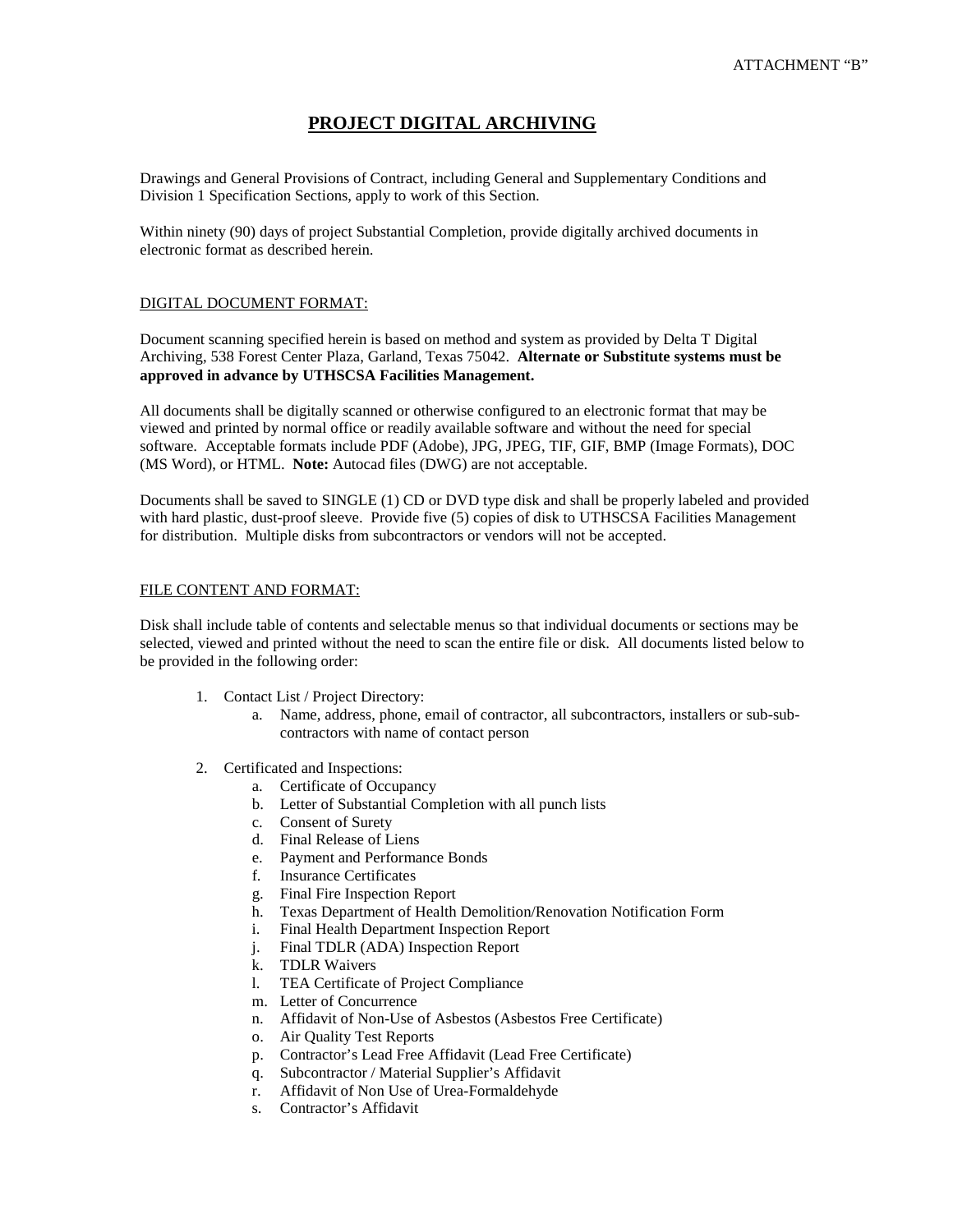- t. Felony Conviction Notification
- u. Backflow Preventor Test Report
- v. As-Built Survey
- 3. Warranties:
	- a. Provide all warranties for work organized as required by each specification section.
	- b. Certified Test and Balance Report
- 4. Project Manual and Geotechnical Investigation
	- a. Complete Project Manual (Specification Book as issued on bid date)
	- b. Geotechnical Report
- 5. Addenda
	- a. All complete addendums as issued by UTHSCSA
	- b. All complete Request for Proposals
- 6. As-Built Documents
	- a. All bid drawings complete with all changes and revisions made during construction clearly noted.
- 7. Requests for Information
	- a. All RFI's as issued complete
- 8. Submittals
	- a. All product submittals reviewed and accepted showing contractor and architects review stamp.
- 9. Operation and Maintenance Manuals (O & M)
	- a. Complete O & M Manuals for all products, equipment and machinery installed as required by individual specification sections.